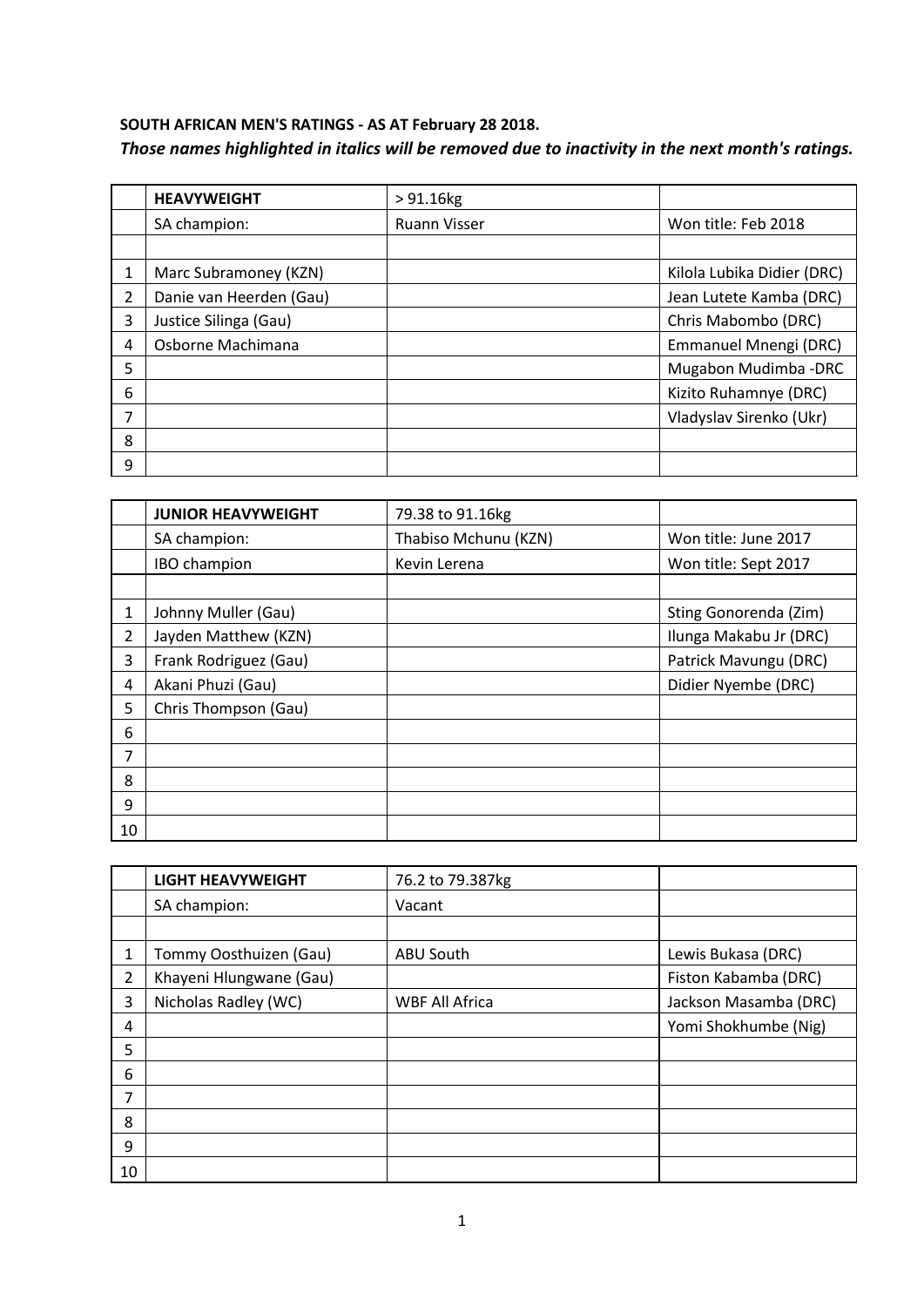|                | <b>SUPER MIDDLEWEIGHT</b> | 72.58 to 76.2kg |                         |
|----------------|---------------------------|-----------------|-------------------------|
|                | SA champion:              | Vacant          |                         |
|                |                           |                 |                         |
| 1              | Renson Hobyane (Lim)      | Limpopo         | Patrick Mukala (DRC)    |
| $\overline{2}$ | Ryno Liebenberg (Gau)     |                 | Benjamin Nhabetse (Moz) |
| 3              | Rowan Campbell (Gau)      |                 | Christian Okeke (Nig)   |
| 4              |                           |                 |                         |
| 5              |                           |                 |                         |
| 6              |                           |                 |                         |
| $\overline{7}$ |                           |                 |                         |
| 8              |                           |                 |                         |
| 9              |                           |                 |                         |
| 10             |                           |                 |                         |

|    | <b>MIDDLEWEIGHT</b>       | 69.85 to 72.58kg  |                         |
|----|---------------------------|-------------------|-------------------------|
|    | SA champion:              | Barend van Rooyen | Won title: Dec 2017     |
|    |                           |                   |                         |
|    | Alfonzo Tissen (Gau)      | ABU South         | Bouckson Bukasa (DRC)   |
| 2  | Thembalethu Makholwa (WC) |                   | Harrision Johnson (Nig) |
| 3  | Wade Groth (Gau)          |                   | Hamed Kalongi (DRC)     |
| 4  | Marcel Botha (KZN)        | All Africa        | Jimmy Mabundji (DRC)    |
| 5  | Fernando Rodrigues (Gau)  |                   | Augustin Matata (DRC)   |
| 6  | Yanga Phetani (EC)        | Eastern Cape      | Dennis Mbat (Nig)       |
| 7  | Ayanda Mthembu (KZN)      |                   | Daddy Mpinga (DRC)      |
| 8  | Walter Dlamini (Gau)      |                   | Dido Mukhanya (DRC)     |
| 9  | Jade Karam (Gau)          |                   | Kongolo Tshimanga (DRC) |
| 10 |                           |                   |                         |

|                | <b>JUNIOR MIDDLEWEIGHT</b> | 66.68 to 69.85kg         |                         |
|----------------|----------------------------|--------------------------|-------------------------|
|                | SA champion:               | Nkululeko Mhlongo (KZN)  | Last defence: Sept 2017 |
|                |                            |                          |                         |
| 1              | France Ramabolu (FS)       | <b>WBF</b> International | Stanis Apanu (DRC)      |
| $\overline{2}$ | Brandon Thysse (Gau)       |                          | Emile Kalekuzi (DRC)    |
| 3              | Roarke Knapp (Gau)         |                          | Emmeny Kolombo (DRC)    |
| 4              | Mark Farah (Gau)           |                          | Welcome Malumbu         |
| 5              | George Mdluli (KZN)        | KwaZulu Natal            | Francis Matika (Zim)    |
| 6              | John Bopape (Gau)          |                          | Chris Mughiso (DRC)     |
| 7              |                            |                          | Eric Kapia Mukadi (DRC) |
| 8              |                            |                          | Valentino Mutunda (DRC) |
| 9              |                            |                          | Christiano Ndombassy-An |
| 10             |                            |                          | Jeff Otimbio (DRC)      |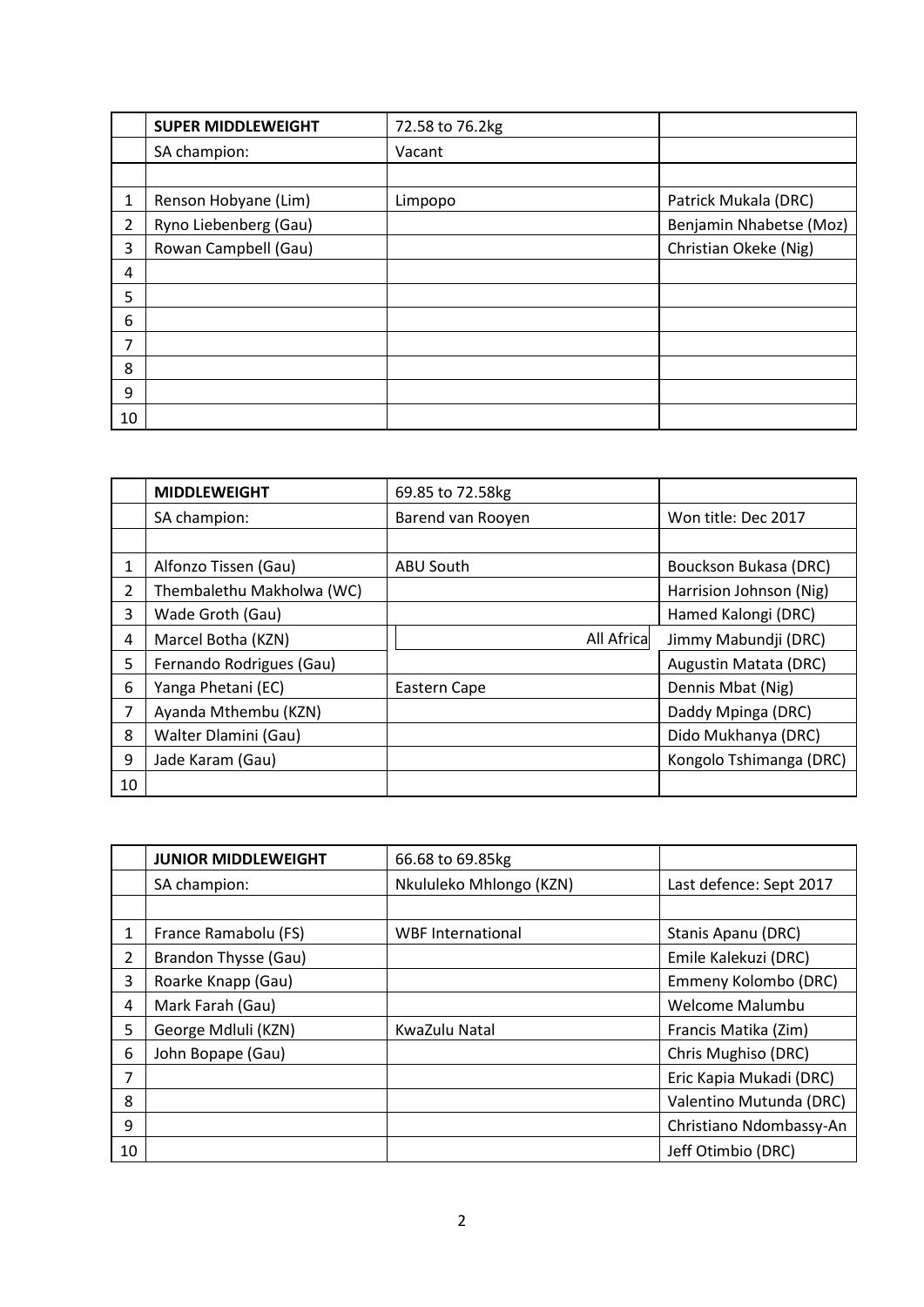|                | <b>WELTERWEIGHT</b>      | 63.5 to 66.68kg      |                         |
|----------------|--------------------------|----------------------|-------------------------|
|                | SA champion:             | Thulani Mbenge (Gau) | Last defence: Sept 2017 |
|                |                          |                      |                         |
| 1              | Ali Funeka (EC)          | <b>WBO Africa</b>    | Junior Assoya (DRC)     |
| $\overline{2}$ | Jarred Silverman (Gau)   |                      | Hamisi Guluka (Tan)     |
| 3              | Tsiko Mulovhedzi (Lim)   |                      | Clement Kamanga (DRC)   |
| 4              | Shaun Ness (Gau)         |                      | Antonio Mayala (Ang)    |
| 5              | Mziwoxolo Ndwayana (EC)  |                      | Faraday Mukandile (DRC) |
| 6              | Tebogo Malose (Gau)      | Gauteng              | Fortune Muyumba (DRC)   |
| 7              | Uyanda Nogogo (EC)       |                      |                         |
| 8              | Odwa Gaxa (EC)           | Eastern Cape         |                         |
| 9              | Onke Duku (Gau)          |                      |                         |
| 10             | Khakhathi Raminchi (Lim) |                      |                         |

|                | <b>JUNIOR WELTERWEIGHT</b> | 61.24 to 63.5kg      |                       |
|----------------|----------------------------|----------------------|-----------------------|
|                | SA champion:               | Xolani Mcotheli (EC) | Won title: April 2017 |
|                |                            |                      |                       |
| 1              | Warren Joubert Gau)        |                      | Marios Matamba (DRC)  |
| $\overline{2}$ | Michael Mokoena (Gau)      | Gauteng              | Ernest Msoliza (Mal)  |
| 3              | Marcus Lebogo (Gau)        |                      | Dennis Mwale (Mal)    |
| 4              | Flint Mdletshe (KZN)       |                      |                       |
| 5              | Gift Bholo (Gau)           | ABU South            |                       |
| 6              | Tshifhiwe Munyai (Lim)     | Limpopo              |                       |
| 7              | Willis Baloyi (Gau)        |                      |                       |
| 8              | Vuyani Masondo (EC)        |                      |                       |
| 9              | Vusumzi Tyatyeka (WC)      |                      |                       |
|                | Humbulani Netshamutshedzi  |                      |                       |
| 10             | (Lim)                      |                      |                       |

|                | <b>LIGHTWEIGHT</b>          | 58.97 to 61.24kg         |                         |
|----------------|-----------------------------|--------------------------|-------------------------|
|                | SA Champion:                | Thompson Mokwana (Gau)   | Last defence: Oct 2017  |
|                |                             |                          |                         |
| 1              | Ayanda Nkosi (Gau)          | Gauteng / WBA Pan Africa | Sando Jackson (Mal)     |
| $\overline{2}$ | Prince Dlomo (Gau)          |                          | Dennis Mwale (Mal)      |
| 3              | Mzonke Fana (WC)            |                          | Richard Muriri (Zim)    |
| 4              | Siphosethu Mvula (EC)       |                          | Nkululeko Venganayi Zim |
| 5              | Nkosinathi Ntshangase (Lim) |                          |                         |
| 6              | Jeff Magagane (Gau)         |                          |                         |
| 7              | Dillon Yule (WC)            |                          |                         |
| 8              | Lunga Stimela (WC)          | ABU South                |                         |
| 9              | Xolani Mgidi (Mpu)          |                          |                         |
| 10             | Xolisani Ndongeni (EC)      |                          |                         |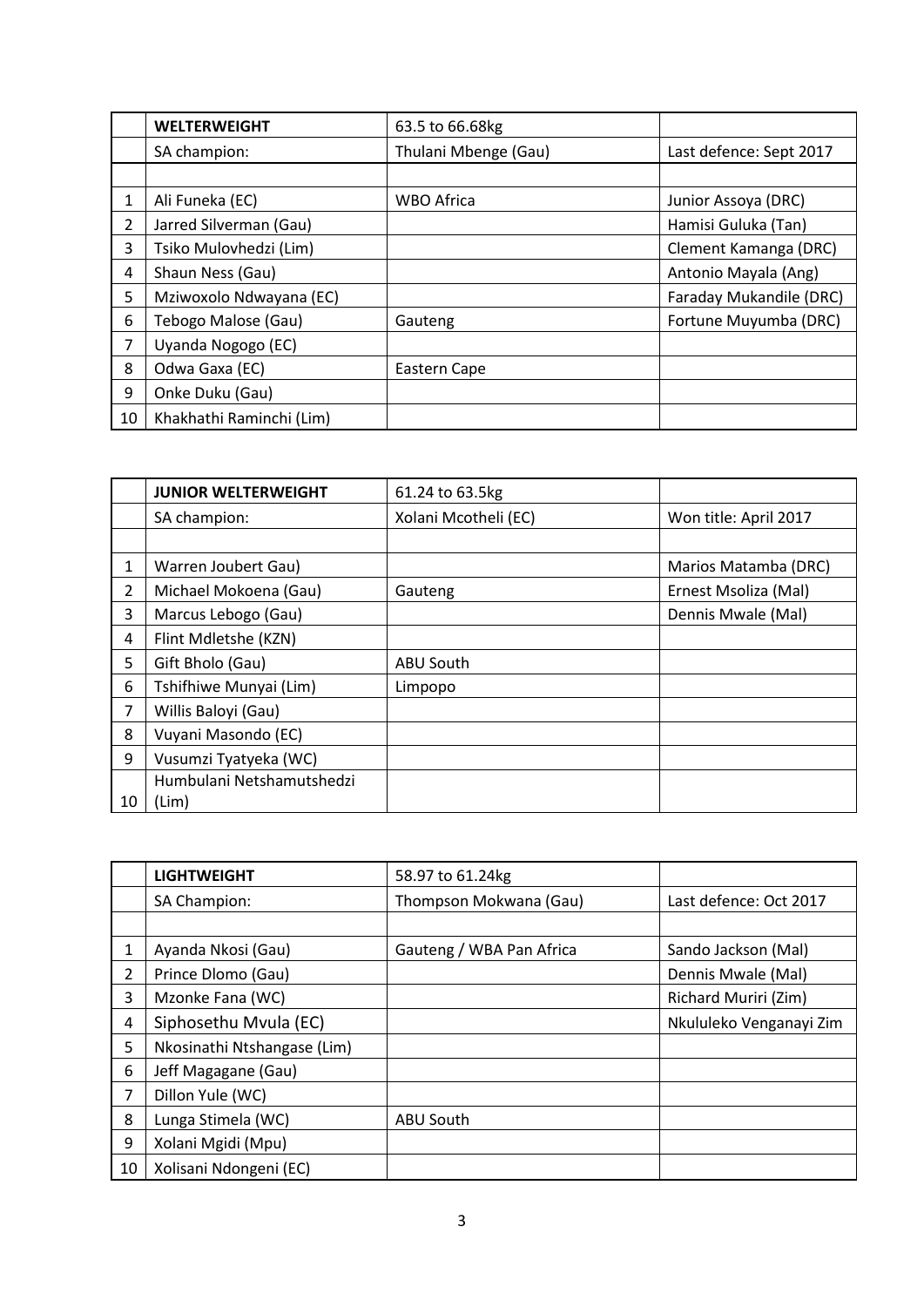|                | <b>JUNIOR LIGHTWEIGHT</b> | 57.15 to 58.97kg             |                         |
|----------------|---------------------------|------------------------------|-------------------------|
|                | SA champion:              | Phila Mpontshana (EC)        | Last defence: Sept 2017 |
|                |                           |                              |                         |
| 1              | Koos Sibiya (Lim)         | ABU South                    | Welcome Mathe (Zim)     |
| $\overline{2}$ | Aphiwe Mboyiya (EC)       | <b>IBF Youth</b>             | Sunday Ogiebor (Nig)    |
| 3              | Sibusiso Zingange (Gau)   | ABU International            |                         |
| 4              | Thembani Mbangatha (WC)   | WBF All Africa featherweight |                         |
| 5              | Lucky Monyebane (Gau)     | Gauteng                      |                         |
| 6              | Anthony Moloisane (Gau)   |                              |                         |
| 7              | Phumelele Sobahle (EC)    |                              |                         |
| 8              | Malcolm Klassen (Gau)     |                              |                         |
| 9              | Sifiso Hlongwane (Gau)    |                              |                         |
| 10             | Lusanda Komanisi (EC)     |                              |                         |

|                | <b>FEATHERWEIGHT</b>         | 55.34 to 57.15kg                  |                         |
|----------------|------------------------------|-----------------------------------|-------------------------|
|                | SA champion:                 | Azinga Fuzile (EC)                | Last defence: July 2017 |
|                |                              |                                   |                         |
| 1              | Lerato Dlamini (Gau)         | <b>IBF Youth</b>                  |                         |
| $\overline{2}$ | Khanyile Bulana (EC)         | Eastern Cape                      |                         |
| 3              | Rofhiwa Maemu (Gau)          | <b>WBA Pan Africa</b>             |                         |
| 4              | Sydney Maluleka (Lim)        |                                   |                         |
| 5              | Oscar Chauke (Gau)           | WBF jnr light Intercontinental    |                         |
| 6              | Tello Lithebe (FS)           | IBF Africa / WBF Intercontinental |                         |
| 7              | Aphiwe Masengwana (EC)       |                                   |                         |
| 8              | Mfusi Maxhayi (EC)           |                                   |                         |
| 9              | Tshithizoni Nemaphandoni Lim | Limpopo                           |                         |
| 10             | Samuel Esau (WC)             |                                   |                         |

|    | <b>JUNIOR FEATHERWEIGHT</b> | 53.52 to 55.34kg             |                             |
|----|-----------------------------|------------------------------|-----------------------------|
|    | SA champion:                | Lodumo Lamati (IBF Intercon) | Won title: April 2017       |
|    |                             |                              |                             |
| 1  | Innocent Mantengu (KZN)     | <b>IBF Africa</b>            | Alexander Gambinda<br>(Zim) |
| 2  | Bongani Mahlangu (Gau)      | <b>WBO</b> International     |                             |
| 3  | Bonakele Bikitsha (EC)      |                              |                             |
| 4  | Thatho Bonokoane (Gau)      | Gauteng / WBF All Africa     |                             |
| 5  | Ayabonga Sonjica (EC)       |                              |                             |
| 6  | Bogani Bhuti (Gau)          |                              |                             |
| 7  | Lihle Gingxana (WC)         |                              |                             |
| 8  | Mnikelo Ndema               |                              |                             |
| 9  |                             |                              |                             |
| 10 |                             |                              |                             |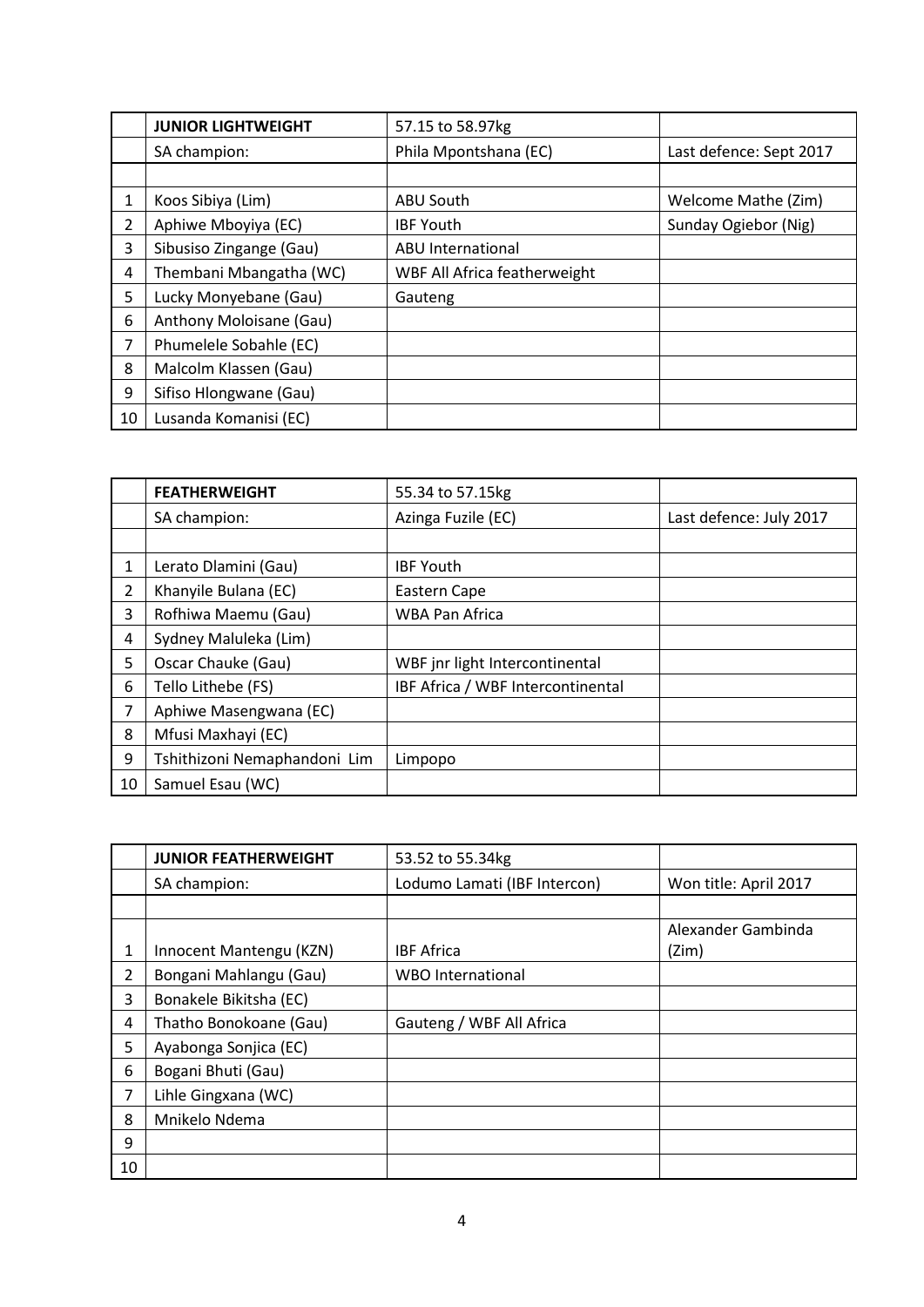|    | <b>BANTAMWEIGHT</b>       | 52.16 to 53.52kg            |                         |
|----|---------------------------|-----------------------------|-------------------------|
|    | SA champion:              | Toto Helebe (WC)            | Last defence: July 2017 |
|    | WBO champion:             | Zolani Tete (EC)            | Last defence: Nov 2017  |
|    |                           |                             |                         |
| 1  | Ronald Malindi (Gau)      | <b>ABU South</b>            |                         |
| 2  | Mzuvukile Magwaca (WC)    | <b>IBF Intercontinental</b> |                         |
| 3  | Makazole Tete (EC)        |                             |                         |
| 4  | Mbulelo Dyani (EC)        |                             |                         |
| 5  | Sithembiso Faye (EC)      |                             |                         |
| 6  | Lwandile Sityatha (EC)    |                             |                         |
| 7  | Doctor Ntsele (FS)        |                             |                         |
| 8  | Bonani Ngozi (EC)         | Eastern Cape                |                         |
| 9  | Siboniso Gonya (KZN)      |                             |                         |
| 10 | Rofhiwa Nemushungwe (Gau) |                             |                         |

|                | <b>JUNIOR BANTAMWEIGHT</b> | 50.8 to 52.16kg        |                         |
|----------------|----------------------------|------------------------|-------------------------|
|                | SA champion;               | Yanga Sigqibo          | Won title: Sept 2017    |
|                | IBO champion:              | Gideon Buthelezi (Gau) | Last defence: July 2017 |
|                |                            |                        |                         |
| 1              | Sabelo Ngebinyane (WC)     |                        |                         |
| $\overline{2}$ | Athenkosi Dumezweni (EC)   | <b>WBO Africa</b>      |                         |
| 3              | Lindile Tshemese (EC)      |                        |                         |
| 4              | Sikho Ngothole (Gau)       |                        |                         |
| 5              | Mfundo Gwayana (EC)        |                        |                         |
| 6              | Muziwenkosi Ndwandwe (KZN) |                        |                         |
| 7              | Lemogang Mapitsi (Gau)     | Gauteng                |                         |
| 8              | Thulani Gumede (KZN)       |                        |                         |
| 9              |                            |                        |                         |
| 10             |                            |                        |                         |

|                | <b>FLYWEIGHT</b>         | 48.99 to 50.8kg          |                         |
|----------------|--------------------------|--------------------------|-------------------------|
|                | SA champion:             | Thembelani Nxoshe (EC)   | Last defence: July 2017 |
|                |                          |                          |                         |
| 1              | Moruti Mthalane (Gau)    | <b>IBF International</b> |                         |
| $\overline{2}$ | Nhlanhla Ngamntweni (EC) | <b>WBA Pan-African</b>   |                         |
| 3              | Sihle Jelwana (FS)       | <b>Free State</b>        |                         |
| 4              | Xolisile Voyi (EC)       |                          |                         |
| 5              | Jackson Chauke (Gau)     | Gauteng                  |                         |
| 6              | Simnikile Combo (EC)     |                          |                         |
| 7              | Masixole Khweza (EC)     |                          |                         |
| 8              | Lebogang Pilane (FS)     |                          |                         |
| 9              | Sibusiso Twani (Gau)     |                          |                         |
| 10             | Dalisizwe Komani (EC)    |                          |                         |